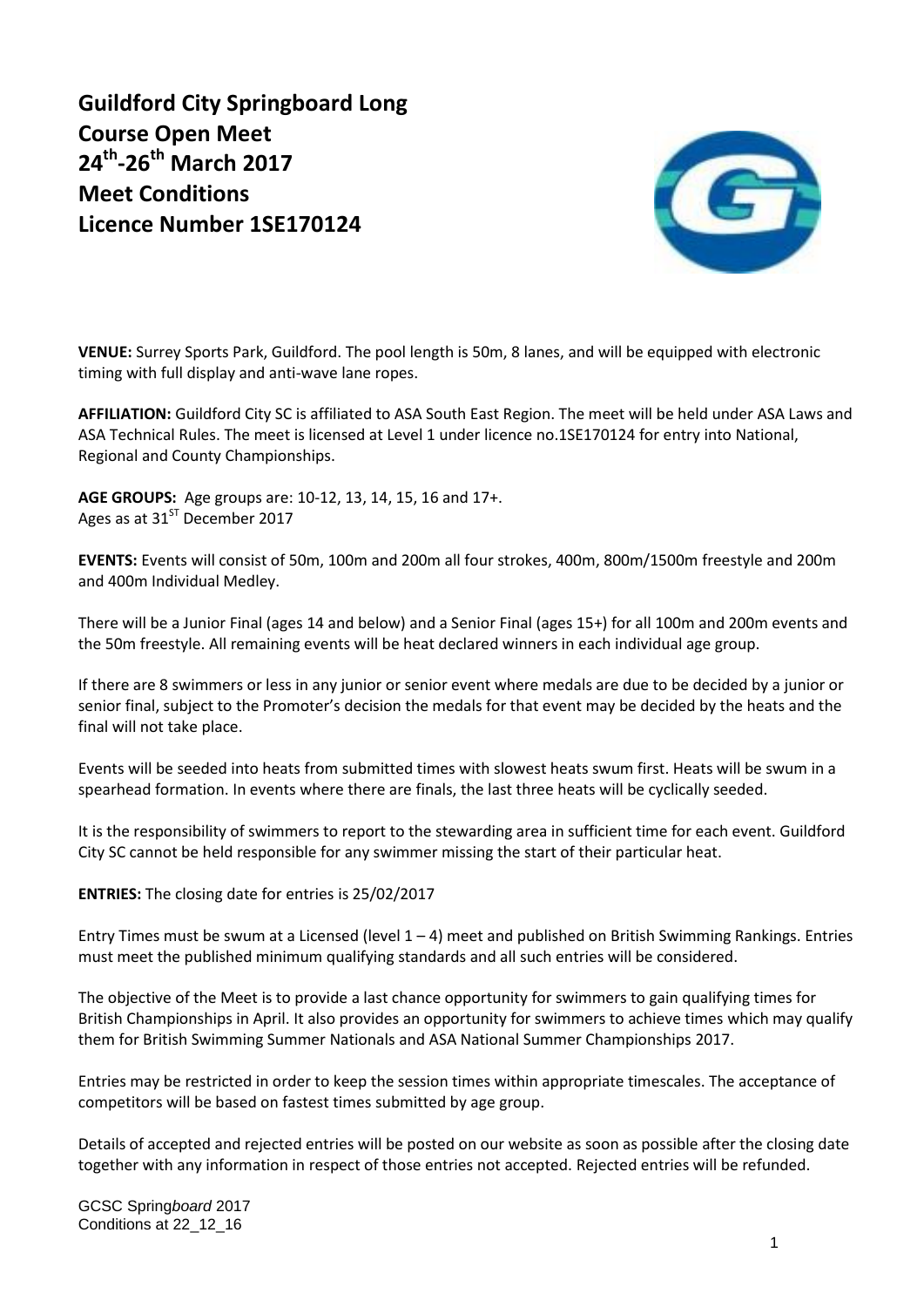**There will be no refunds for withdrawals after the closing date** other than withdrawals for medical reasons that are accompanied by the appropriate certification.

In the event that the meet is oversubscribed, a reserve list will be operated at the meet in order to insulate against the effect of late withdrawals and to maximise opportunities for swimmers to participate. Swimmers whose entries are initially rejected will be invited to apply for inclusion on the reserve list. Anyone on the reserve list must be within the qualifying times. The period for application will close 5 days after publication of the initial list of accepted and rejected entries. The reserve list will be seeded based on a first come first served basis. If swims become available after closing sign in for each session of the meet, they will be offered to those highest on the reserve list. Swims for those accepted reserve applicants cannot be guaranteed. Entries from reserves that do not swim at the Meet will be refunded after the Meet.

The submission of entries, either electronically or be entry form indicates acceptance of the Meet Conditions.

Entries with long course times (short course conversions will be accepted) should be submitted using the Hy-tek electronic entry file available to download via [www.gcsc.co.uk.](http://www.gcsc.co.uk/)

Individual entries may also be accepted using the Individual Entry Form also available on our website.

**ENTRY FEES:** Entry fees are **£8.00 per event, £10.00** for **800 free** & **1500 free.** Payment to be in accordance with the instructions on our website.

The entry fee includes a levy of 35p per event payable to ASA South East Region.

**SAFEGUARDING THE RUNNING OF THE MEET:** All clubs submitting entries are requested to assist in the running of the meet by supplying details of any Licensed officials who are willing to assist at this Gala.

**OVERSEAS CLUBS:** The Promoter reserves the right to give preference to Club entries from overseas clubs where the pre- booking of flights is required to travel to and from the Meet. All entries must meet the published qualifying times, proof maybe requested. Application must be by email to the Meet Administrator on [gcsc.meets@gmail.com](mailto:gcsc.meets@gmail.com) The Promoter recommends that no travel or accommodation arrangements are confirmed until the club receives written confirmation of entry. GCSC cannot be held responsible for any costs so arising.

**AWARDS:** Medals will be awarded to the top three placed swimmers in each age group in the heats of each individual event.

Presentations will not be made. Awards should be collected from the awards table.

## Top Visiting Club Award

Points will be awarded to the top eight swimmers in each age group who fall within the qualifying times, 8 points being awarded for first place, 7 for second and so on down to 1 point for eighth place.

**POOLSIDE PASSES:** Poolside passes for Coaches are available at a cost of £25 per day or £40 for the weekend. Poolside passes include admittance to all sessions, programmes, food/refreshments and results (results sheet to be completed at the meet).

A free poolside pass will be provided to any club entering 30 swimmers or more or providing licensed officials for all 5 sessions.

**OFFICIALS:** Names and contact details for officials should be provided by the person responsible for submitting the entries and forwarded together with the confirmation of entries and payment.